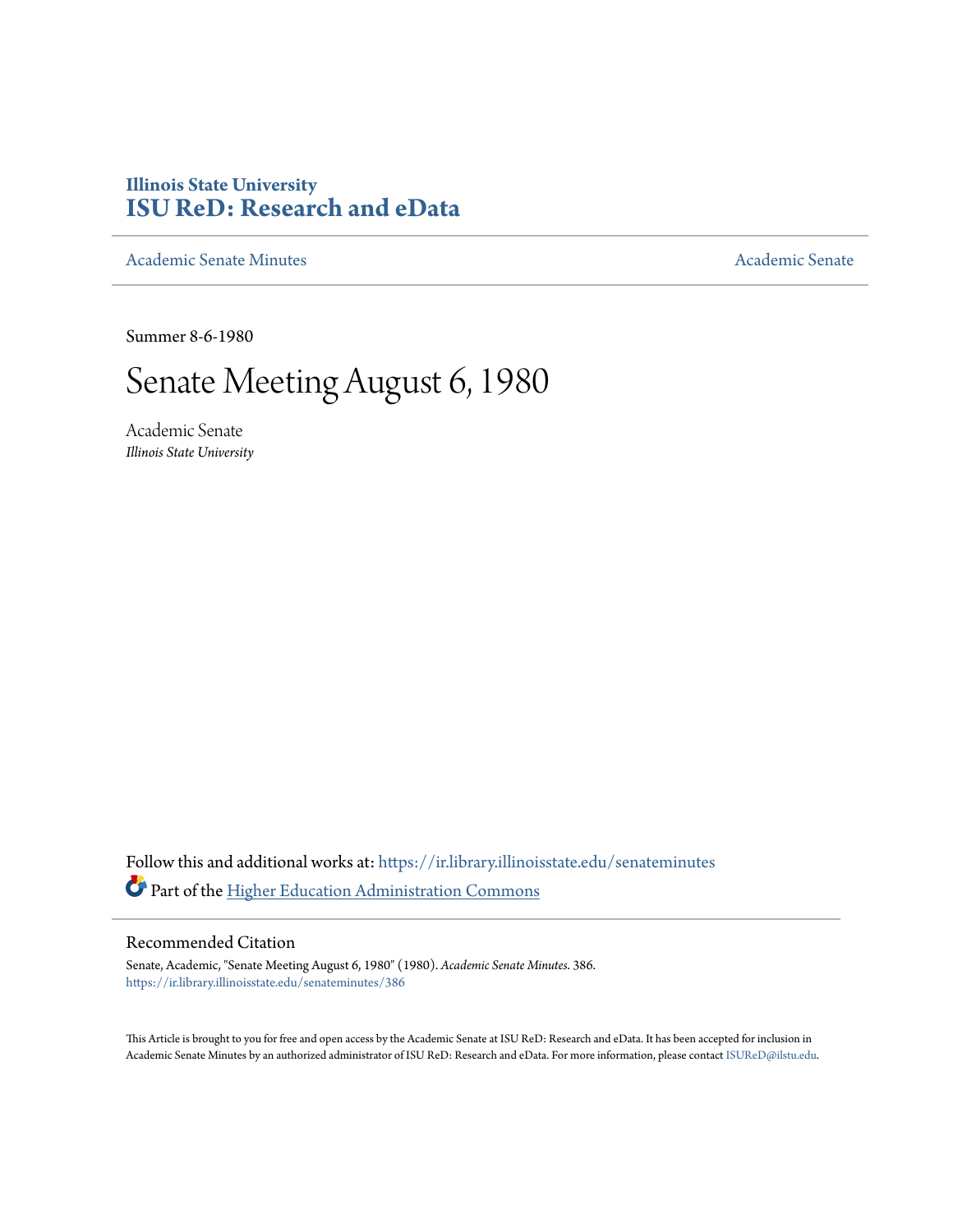## ACADEMIC SENATE MINUTES (not approved by the Academic Senate)

August 6, 1980 Volume XI, No. 19

Contents

Call to Order Roll Call Approval of Minutes of July 9, 1980 Chairperson's Remarks Resignation of Senators and Seating of Replacements Vice Chairperson's Remarks Administrators' Remarks ) Student Body President's Remarks Proposal for Midwestern Archeological Research Services External Committee Appointments Election of Faculty Member to Executive Committee & Senate Committee Assignments Committee Reports Adjournment

Meetings of the Adademic Senate are open to members of the University Community. Fersons attending the meetings may participate in discussion with the consent of the Senate.

Persons desiring to bring items to the attention of the Senate may do so by contacting any member of the Senate.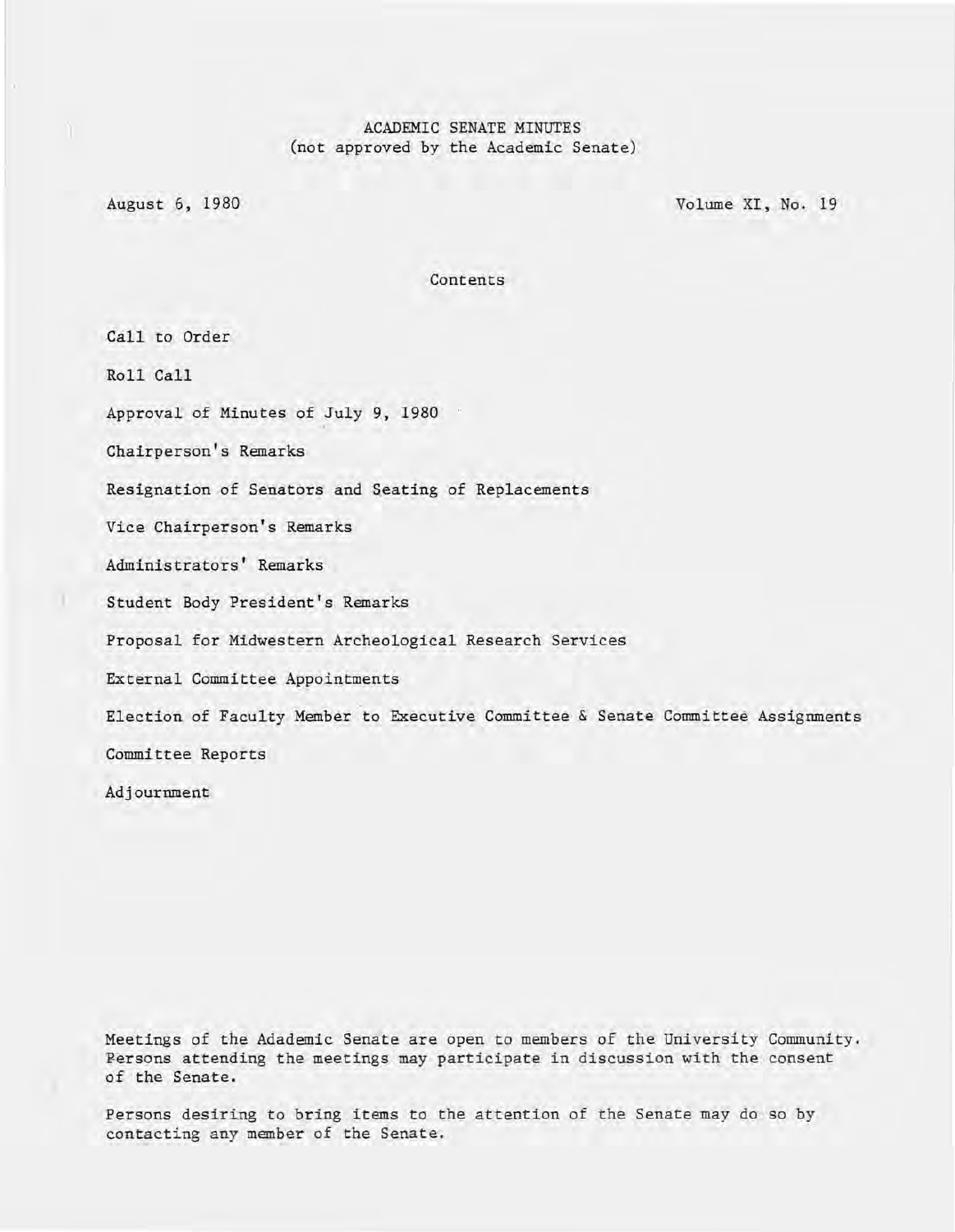## ACADEMIC SENATE MINUTES (not approved by the Academic Senate)

August 6, 1980 Volume XI, No. 19

#### Call to Order

The meeting was called to order by Chairperson Cohen at 7:05 p.m.

Roll Call

Mr. Kohn called the roll and announced that a quorum was not present. Mr. Cohen announced that the Senate would meet as a committee of the whole.

#### Approval of Minutes of July 9, 1980

XI,132 The minutes of the July 9 meeting were approved by voice vote on a motion by Madore/Barton, with the following corrections: page 4, Faculty Affairs Committee Report, line 13, delete, "There was general agreement expressed and,"; page 4, Faculty Affairs Committee Report, line 14, substitute the word "costs" for "fines"; page 3, substitute the following for the first paragraph in Academic Affairs Committee Report: "Mr. Schmaltz explained, for information purposes, that the Board of Regents had changed its policy for refunding of tuition and fees for students who withdraw from the University. A partial refund is available, starting this fall, through the first 30 days of the semester. During this time, the student would withdraw through the Office of Admissions and Records; after this time, students would withdraw through Mr. Quane's office."

#### Chairperson's Remarks

Mr. Cohen said we were having punch and cookies in honor of Dr. Belshe who was attending his last Academic Senate meeting.

Mr. Cohen announced the resignation from the Senate of Susan Kern who is assuming a new position as Assistant to the President, and of John Boaz who will be Assistant Vice President for Administrative Services. On a motion by Miller/Varner, the resignations were accepted with regret and with best wishes for the former senators in their new positions. The motion passed on a voice vote.

The Senate proceeded with the seating of two new senators: Margaret Balbach, Agriculture, who was welcomed to the table; and, William Woodson, English, who at that time was absent because of his duties at the Shakespeare Festival.

Mr. Cohen stated that the Panel of 10 election would be held September 17, 1980, with nominations and one-page vita due in the Senate office by September 5th.

Mr. Cohen then announced two appointments made by the chair: John Boaz had agreed to stay on as parliamentarian for the Academic Senate, and Maurine Corsaut would serve as chairperson of the Academic Standards Committee.

Mr. Cohen then yielded the floor to Walter Kohn who presented the following Resolution and asked for its unanimous adoption.

XI,133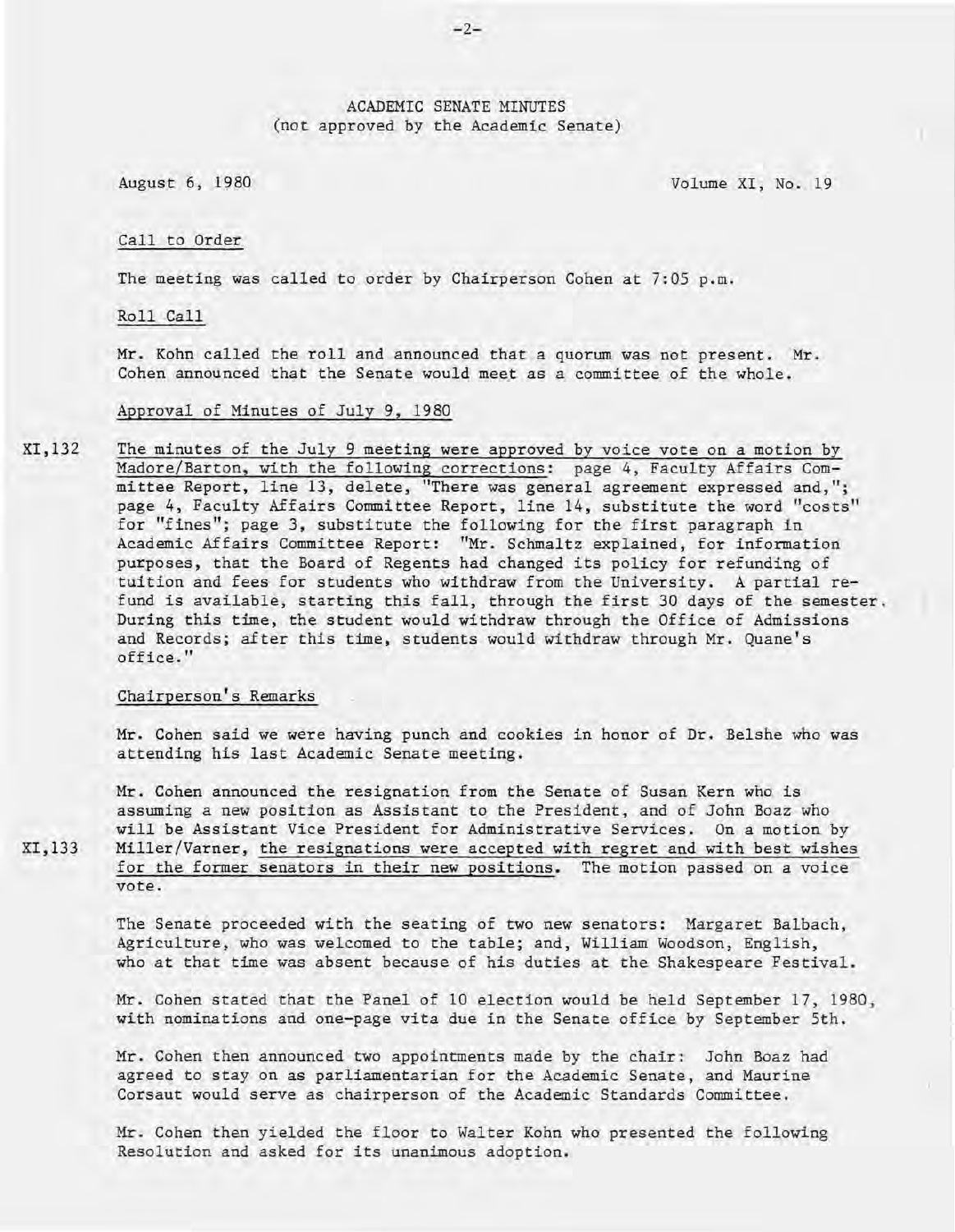WHEREAS Dr. Francis B. Belshe has served this university faithfully since 1948,

AND WHEREAS he has made many outstanding contributions to the field of education as a teacher and as an administrator,

AND WHEREAS he has in recent years been a quiet and yet forceful voice of knowledge and wisdom in the counsels of the Academic Senate, a voice that will be sorely missed,

NOW BE IT RESOLVED that the Academic Senate of Illinois State University congratulates Dr. Belshe on his many achievements over the past 32 years and wishes him and Mrs. Belshe very many years of health and happiness in retirement.

The Senate enthusiastically applauded and approved this resolution.

#### Vice-Chairperson's Remarks

Mr. Barton expressed his appreciation for the help Dr. Belshe had given him as a member of the Budget Team.

## Administrators' Remarks

President Watkins added his own words of praise for Dr. Belshe. He also reported that Sol Shulman seemed to be making a speedy and good recovery from his recent operation.

Provost Boothe announced that there was an increase in summer school enrollment and specific figures would be available in the near future.

#### Student Body President's 'Remarks

Mr. Henriksen reported that the Student Association had published a syllabus handbook which would be available to students during fall registration. Copies were available for Senators tonight. He announced a voter registration drive would be held on campus September 8-26, 1980, for which help was needed. He also stated that he had requested the appointment of two faculty members to serve on the Spring Event Revitalization Committee.

#### ACTION ITEMS

### Proposal for Midwestern Archeological Research Services

XI,134 In the presence of Professor David Carlson of the Sociology/Anthropology/Social Work Department, Mr. Schmaltz reported that the Academic Affairs Committee unanimously supports the Proposal for Midwestern Archeological Research Services and moved it be approved. The motion was seconded by Ms. Varner and passed without dissent on a voice vote. (A copy of this proposal is available in the Senate Office.)

#### External Committee Nominations and Appointments

XI,135 On a motion by Young/Madore, the following nominations and appointments were approved on a voice vote: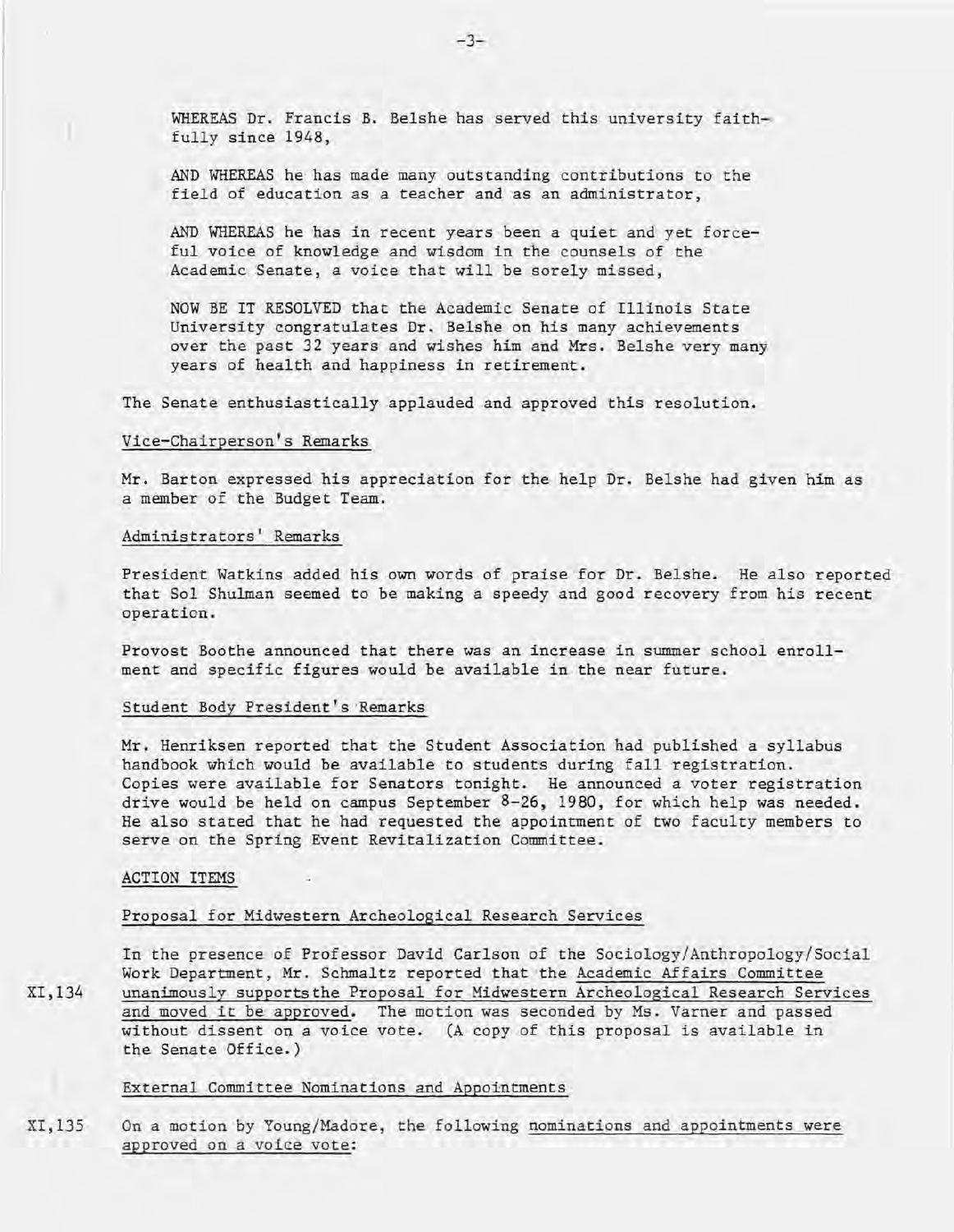STUDENT GRIEVANCE COMMITTEE (nominations forwarded to President Watkins for his appointment) John Perrachione, Management & Marketing, 1982 John T. Werthwein, Economics, 1983 Julia Bewsey, Milner Library, 1983 Mike Sokolow, Educational Administration & Foundations (I-year alternate) B. H. Bass, Health, PE, Recreation & Dance (I-year alternate) SCERB HEARING PANEL (nomination forwarded to President Watkins for his appointment) Julia Visor, English, 1982 SCERB (nomination forwarded to President Watkins for his appointment) Johnny Murdock, Communication (I-year alternate) HONORS COUNCIL (appointment) Carlie Coats, Mathematics, 1981 COUNCIL FOR TEACHER EDUCATION (appointment)

Flora Foltz, Specialized Educational Development, 1982 Charles Hicklin, Curriculum & Instruction, 1982 Ron Budig, Industrial Technology, 1983

#### Election of Faculty Member to Executive Committee & Senate Committee Assignments

On the first ballot, John Brickell, Educational Administration and Foundations, was elected to the Executive Committee, replacing Susan Kern who had resigned from the Senate. He will be the liaison person with the Academic Affairs Committee. Of the newly seated senators, Ms. Balbach will serve on the Student Affairs Committee and Mr. Woodson on the Faculty Affairs Committee.

The Senate recessed from 7:35-7:40 while the ballots were counted.

#### COMMITTEE REPORTS

#### Faculty Affairs

Mr. Boaz (past chair of the committee) announced that the committee would need one further meeting to consider the revised proposal on the return of overdue library books by faculty.

#### Executive Committee

Mr. Cohen reported that the schedule of Senate and Executive Committee meetings for the remainder of the year was attached to the July 30 minutes.

#### Rules Committee

Mr. Young reported that a title change had necessitated updating the Blue Book. In the Athletic Council codification, "President's administrative designee" was being substituted for Executive Officer, a title that no longer exists.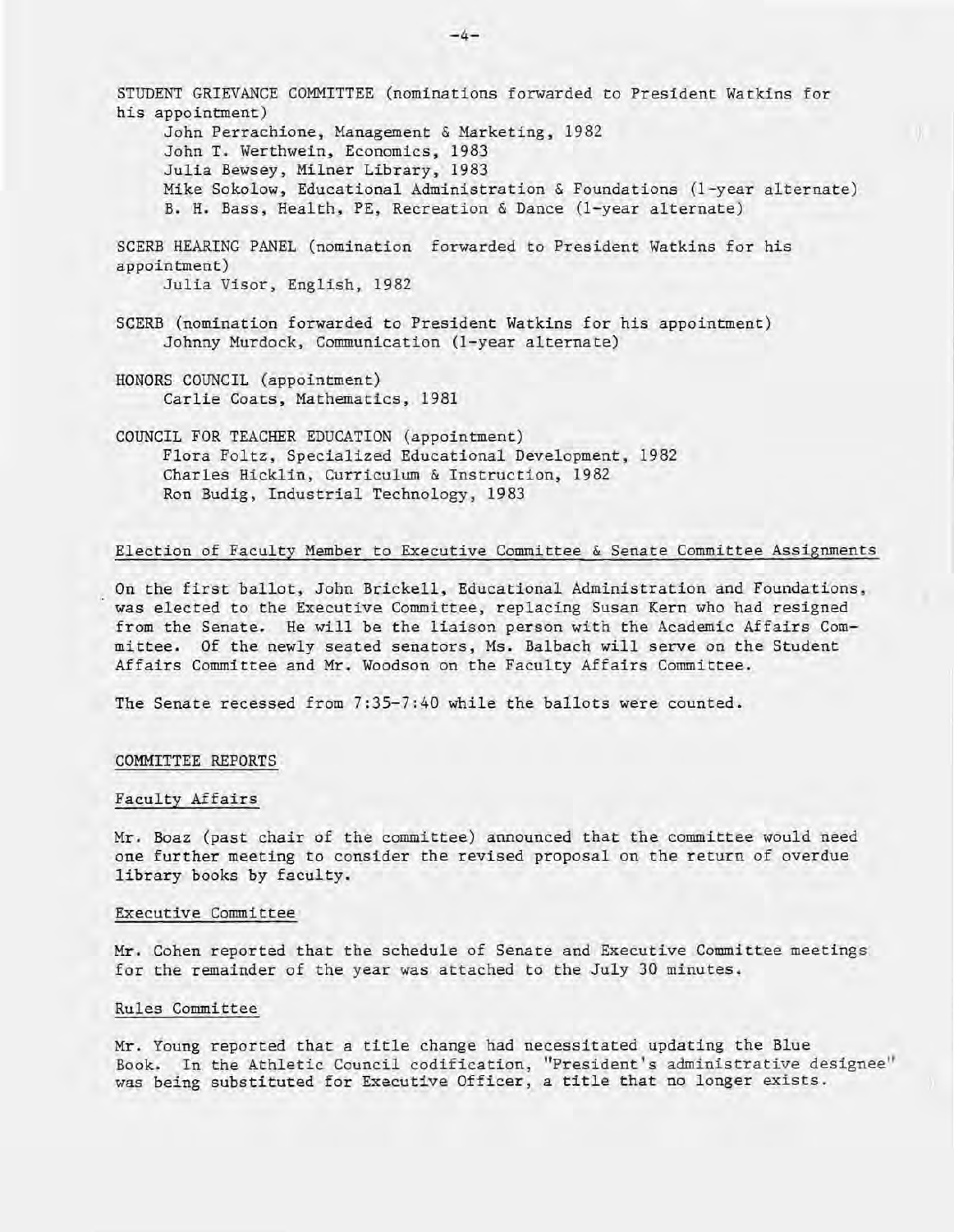Adjournment

present.

)

)

)

XI, 136 On a motion by Madore/Varner, the committee of the whole adjourned at 7:50 p.m. At that point Mr. Woodson arrived to be seated and a quorum was declared

XI,I37 On a motion by Henriksen/Watkins, the actions of the committee of the whole were approved unanimously by voice vote and thus became items officially approved by the Academic Senate.

XI,138 On a motion by Barton/Balbach, the meeting adjourned at 7:53.

For the Academic Senate,

Walter Kohn, Secretary

IC:WK:pch